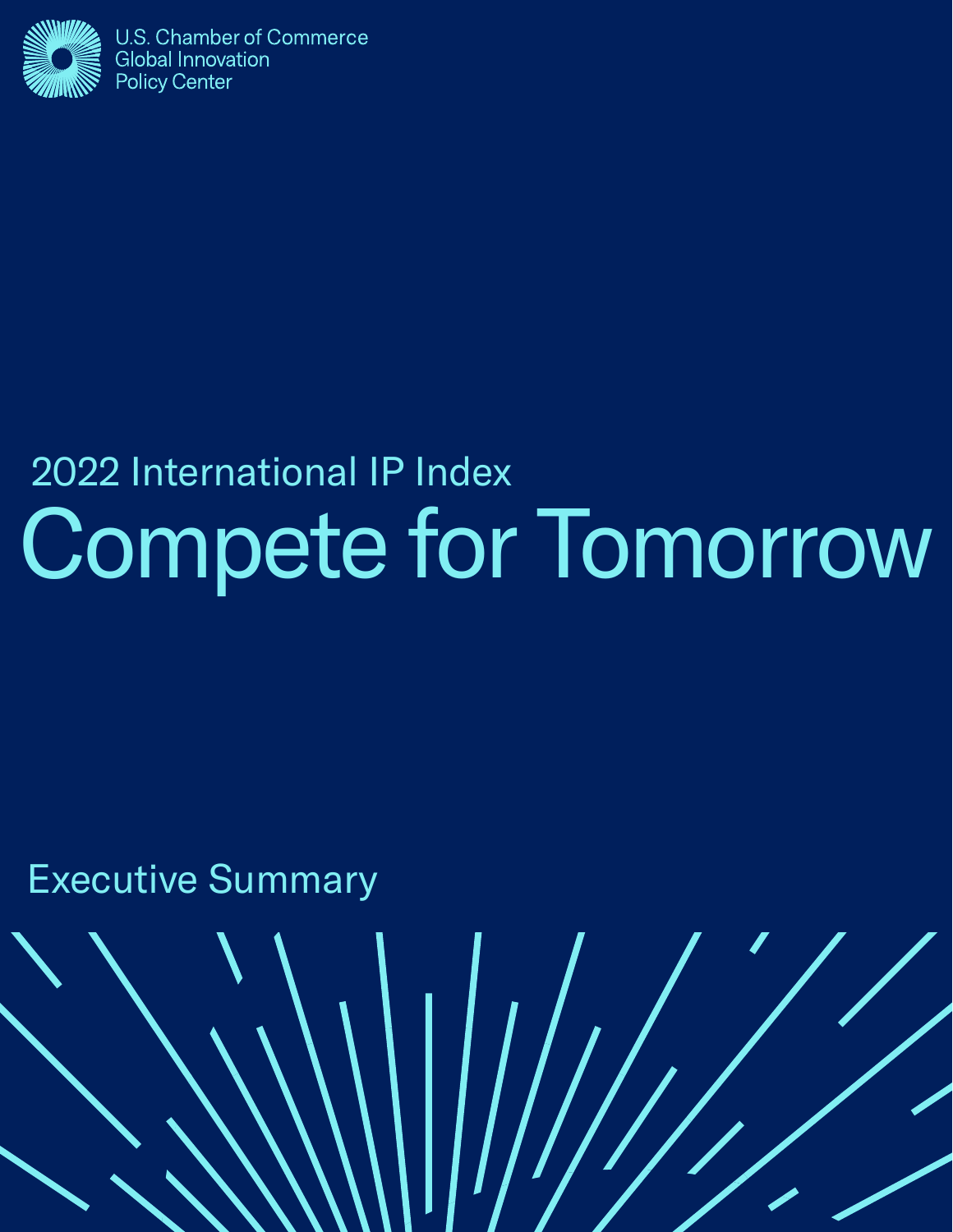### U.S. Chamber International IP Index 2022, Overall Scores, % Available Score



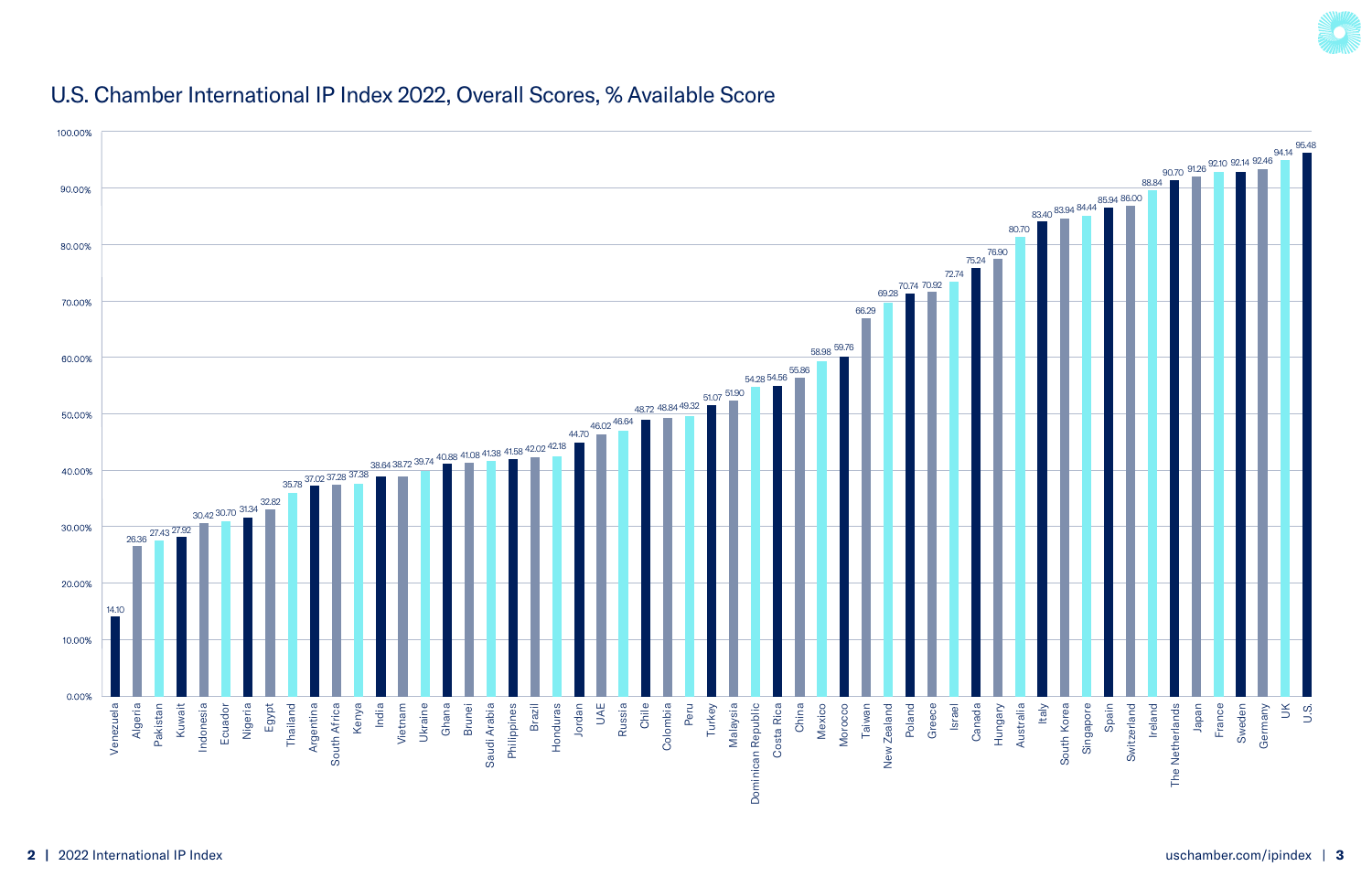### Geographic Coverage

| Algeria    |  |
|------------|--|
| Argentina  |  |
| Australia  |  |
| Brazil     |  |
| Brunei     |  |
| Canada     |  |
| Chile      |  |
| China      |  |
| Colombia   |  |
| Costa Rica |  |
| Dominican  |  |
| Republic   |  |

Ecuador Egypt France Germany Ghana Greece Honduras Hungary India Indonesia Ireland Israel

Italy Japan Jordan Kenya Kuwait Malaysia Mexico **Morocco** The Netherlands New Zealand Nigeria Pakistan



Peru Philippines Poland Russia Saudi Arabia Singapore South Africa South Korea Spain Sweden Switzerland Taiwan

Thailand **Turkey** United Arab Emirates Ukraine United Kingdom United States Venezuela Vietnam





#### Overall Economy Scores





# ///////

# Executive Summary

In 2021, COVID-19 continued to dominate our lives, jeopardize our health, and threaten to undermine our fragile economic recovery. While uncertainty around the pandemic persisted, intellectual property (IP) drove the development of innovative vaccines, therapeutics, and technologies that kept us safe, connected, and productive throughout the pandemic.

IP-driven innovation and creativity allowed the global community not only to survive—but to thrive—as we charted a course to the new normal. An effective IP system will be critical to ensuring the global community can continue to deliver the next generation of innovative and creative goods and services to compete for a better tomorrow.

Now in its tenth edition, the International IP Index benchmarks the IP framework in 55 global economies across 50 unique indicators. In 2021, Ghana and Honduras were added to the Index. The global pandemic clearly illustrated that innovation and creativity occur in an ecosystem, and the Index sheds light on the health of that ecosystem in global markets.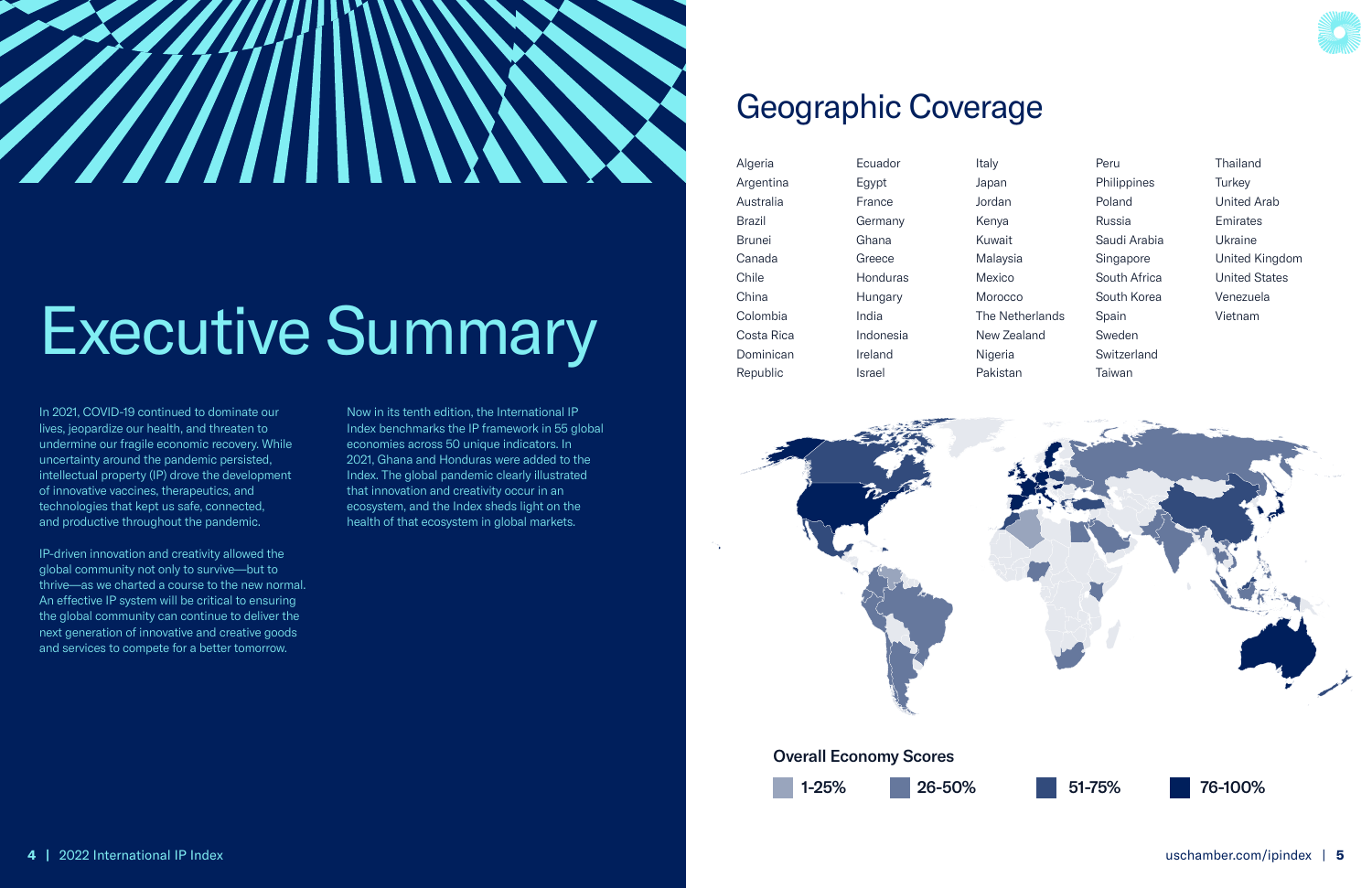

 $M =$  $\overline{\bowtie}$  $\boxtimes =$ 

- Out of the 53 economies included in both the ninth and tenth editions, 45 economies saw a net improvement in their scores. United Arab Emirates (UAE), Nigeria, and Peru had the largest improvements in score at 4.04%, 3.91%, and 2.76%, respectively.
- Since the inaugural edition of the IP Index, the average score of economies has increased by 1.50%—from 55.72% in 2012 to 57.22% in 2022. The improvement was most pronounced in the patents and international treaties categories, signaling a growing understanding of ways patents drive innovation and the value of global harmonization on IP standards.
- However, the indicators included in the Index represent a gold standard for the protection and enforcement of IP rights. The global average remains less than 60%, illustrating there is still significant room to improve the framework for innovation and creativity in global markets.
- Economies of all levels of development including the EU, UK, India, Singapore, Russia, and India—have utilized injunctive-style relief to disable access to infringing content.
- The use of injunctive-style relief has resulted in a real decrease in piracy. For example, in Sweden, survey results show that the number of respondents accessing copyright-infringing content fell from 21% to 14% following the use of these new enforcement tools.
- Over the last five years, the average score on this category has improved from 46.44% to 49.57%, an increase of 3.13%.
- In 2021, studies suggested that aggregated trade in physical counterfeit goods was valued at just under \$500 billion (USD) or 2.5% of global trade.
- Only 27% of 55 sampled economies provide customs officials with *ex officio* authority to seize suspected goods.
- Additionally, 29% of the 55 economies do not publish any statistics on actions taken by their customs authorities with respect to suspected IP-infringing goods.
- The vaccines, therapeutics, and technologies that have led the global community through the pandemic are the fruit of a pre-existing innovation ecosystem that relies on IP rights to enable allocation of resources, formation of partnerships, and transfer of technology on commercial terms.
- Effective IP rights facilitated hundreds of voluntary licensing agreements that allowed the rapid scale-up of global manufacturing. Data indicates that by June 2022, global vaccine manufacturing capacity will reach 24 billion doses.
- This proposal (if agreed and implemented) would waive many of the international IP commitments in the Trade Related Aspects of Intellectual Property Rights (TRIPS) agreement, which has never been fully or faithfully implemented by most WTO member countries.
- Any waiver of IP rights will impede ongoing and successful efforts to license and scale global production of safe and effective COVID-19 therapies and vaccines. As of January 2022, there were nearly 330 voluntary partnerships and collaborations among manufacturers facilitating the production of billions of doses of vaccines, and over 110 voluntary partnerships facilitating production of therapeutics, all supported by the contractual licensing of IP rights.
- Any move to roll back IP rules or their enforcement would inject uncertainty at an already challenging time, as well as impede ongoing and highly successful efforts to license and scale global production and distribution of safe and effective vaccines.

### Key Findings



Both in 2021 and over the last decade, the global IP environment improved, though challenges remain in many global markets.



Historically, many Index economies have struggled to provide adequate copyright protection as the growth and scale of online piracy increased over the last decade. However, new tools to combat IP infringement online helped strengthen protection for IP owners.



Conversely, enforcement against physical IP-infringing goods has failed to keep pace with the increase in the volume of international trade in counterfeits over the last 10 years.



IP-intensive goods and services were critical to the global response to COVID-19.

Despite the critical role IP has played in response to the pandemic, some members of the World Trade Organization (WTO) have continued to push a proposal to "waive" international IP commitments.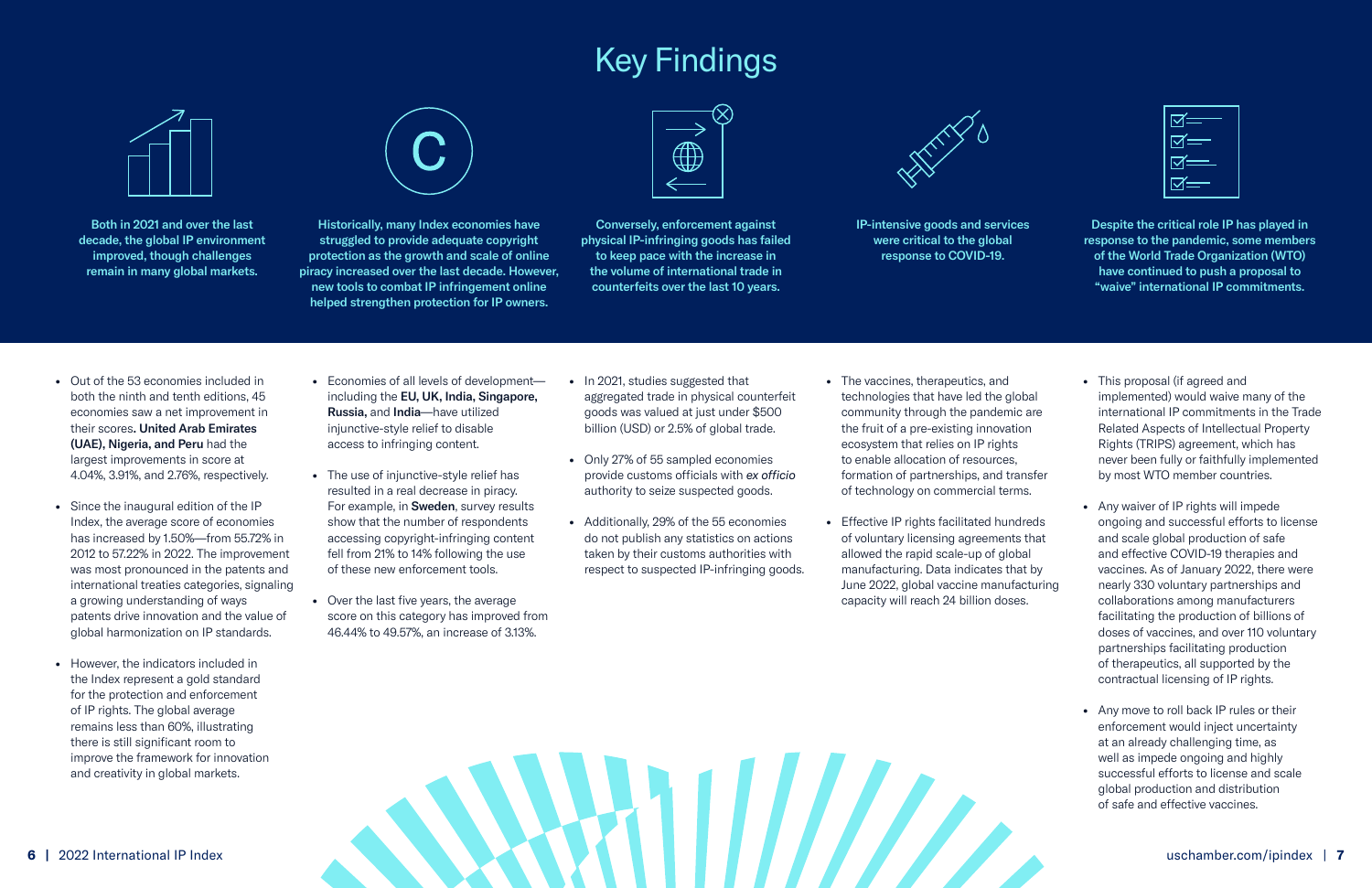

- Twenty-three economies achieved a score of 70% or more of the available score, and 31 economies in total achieved a score of 50% or more. The average score on the category is 59.92%, which is the third highest scoring category on the Index.
- While high-income economies scored well on the patent-related indicators, there continues to be a degree of uncertainty about the availability of certain patent rights.
	- » In the United States, uncertainty persists regarding patentable subject matter and patent nullity proceeding through the Patent Trial and Appeals Board (PTAB).
	- » In the EU and UK, there continues to be a high degree of uncertainty regarding the availability of patent term restoration as the supplementary protection certificate (SPC) export waiver exemption remains in force in all EU Member States (and the UK).
	- » In 2021, Israel similarly proposed new restrictions on biopharmaceutical patent term restoration through draft amendments to the Patent Law.
- In emerging markets, there was mixed progress in the patent indicators.
	- » While Brazil eliminated the prior consent requirement in the patent review process, the Brazilian Supreme Court revoked Article 40 of the Industrial Property Law that provides a 10-year term of patent protection.
	- » In Russia, new amendments to the Civil Code Part IV introduced new patentability restrictions and provided further powers to override granted rights related to patents, utility models, and industrial designs.

### **Patents**



### Category 1: Patents, Related Rights, and Limitations, % Available Score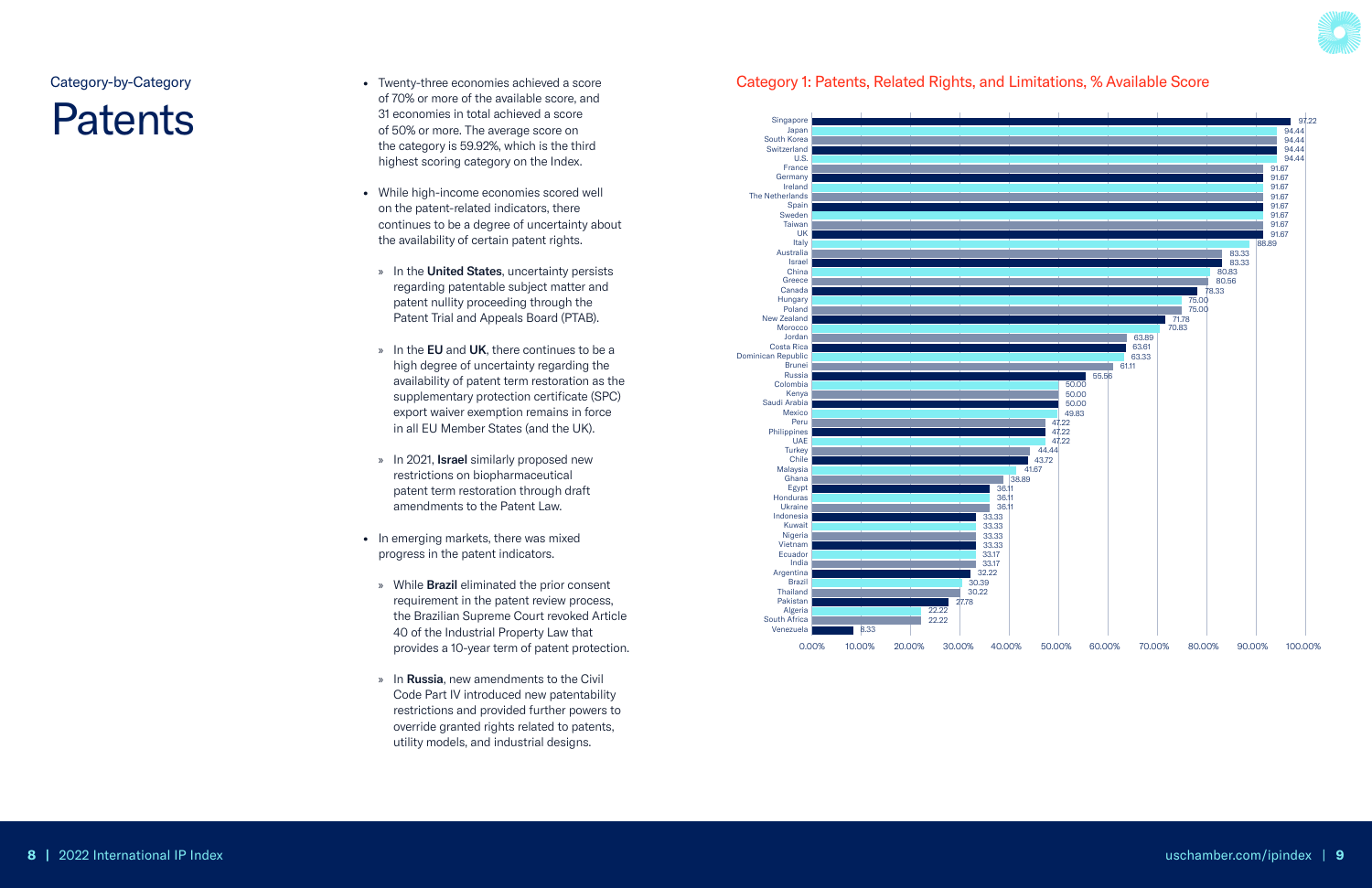- Regardless of income level, most economies in the Index have struggled to safeguard copyrighted and branded content online. While the majority of economies scored less than 50% on this category, there were continued positive developments to combat online infringement in 2021.
- Although rates of online piracy, signal piracy, and copyright infringement remain high in Latin America and Southeast Asia, a number of economies strengthened enforcement against copyright-infringing material online.
	- » The **Colombian** and **Peruvian** governments ordered Internet Service Providers (ISPs) to disable access to copyrightinfringing material online in 2021. In Brazil, "Operation 404 Against Piracy" took coordinated action to shut down torrent sites and seize suspected copyrightinfringing equipment and goods.
	- » In the Philippines, the national IP authority launched an enhanced online enforcement program to address the growing presence of counterfeit and pirated goods online. Likewise, in Malaysia, the Intellectual Property High Court held that the sale, promotion, or dissemination of set-top boxes constituted copyright infringement.

# Copyright





### Category 2: Copyrights, Related Rights, and Limitations, % Available Score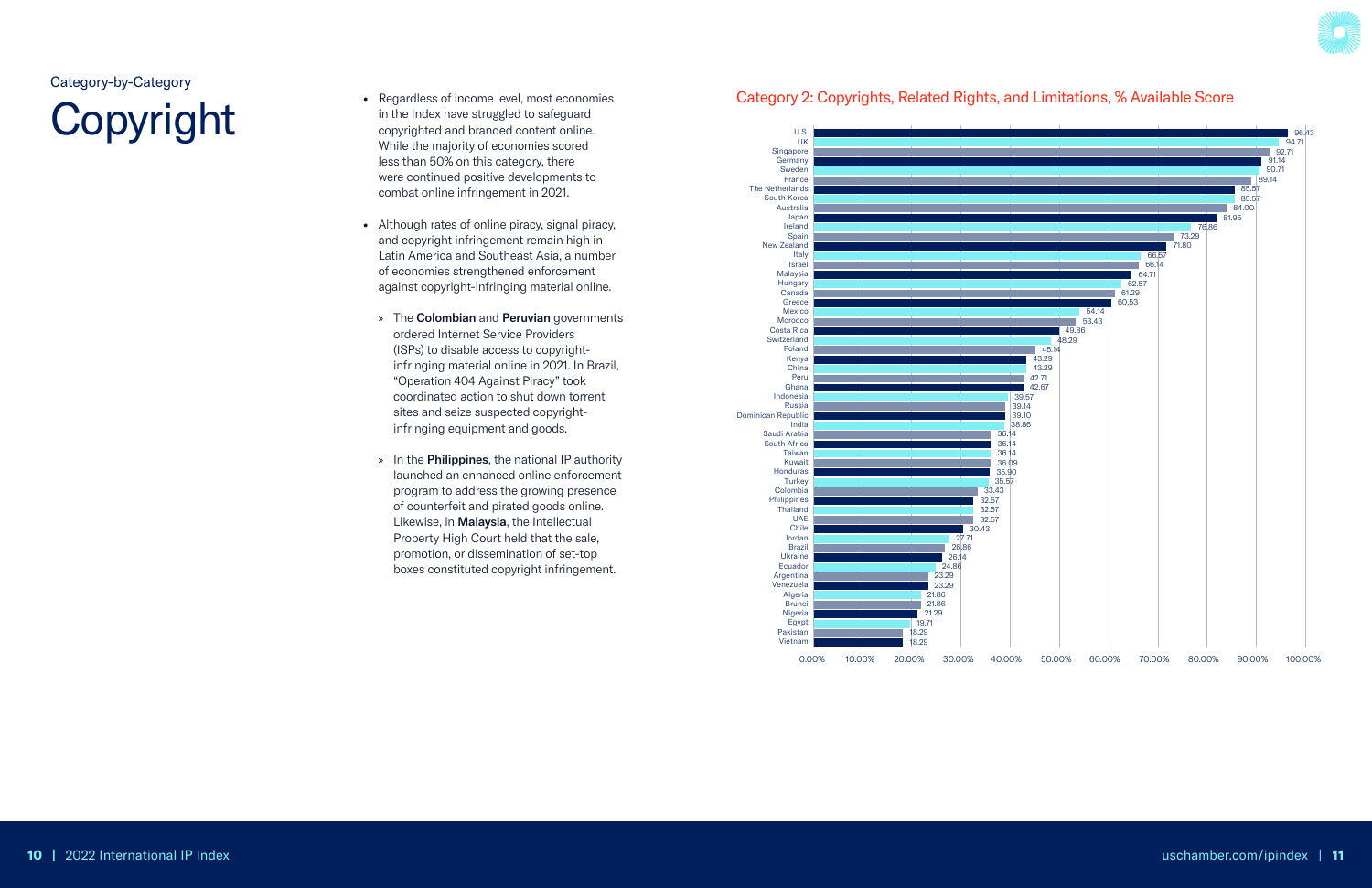### **Trademarks**

- Most economies sampled in the Index offer basic forms of trademark protection. Only ten of the 55 sampled economies failed to score 50% or more on this category. Overall, the average score on this category was 62.84%.
- While many economies lack the appropriate resources, technology, or mechanisms to combat the increased sale of counterfeit goods online, there were a number of positive developments in Southeast Asia and the Middle East.
	- » In Thailand, both the government and courts ordered ISPs to disable access to websites with trademark-infringing content.
	- » In the Philippines, the national IP office (IPOPHL) launched new partnerships to combat trademark infringement online, while the National Bureau of Investigation led a physical raid to seize USD 1.8 million of counterfeit goods.
	- » In the United Arab Emirates (UAE), a new trademark law eliminates registration requirements for trademark licensing agreements, increases potential damages for trademark infringement, clarifies customs officials' authority to take ex officio action against suspected goods, and improves protection of well-known marks.

#### Category 3: Trademarks, Related Rights, and Limitations, % Available Score



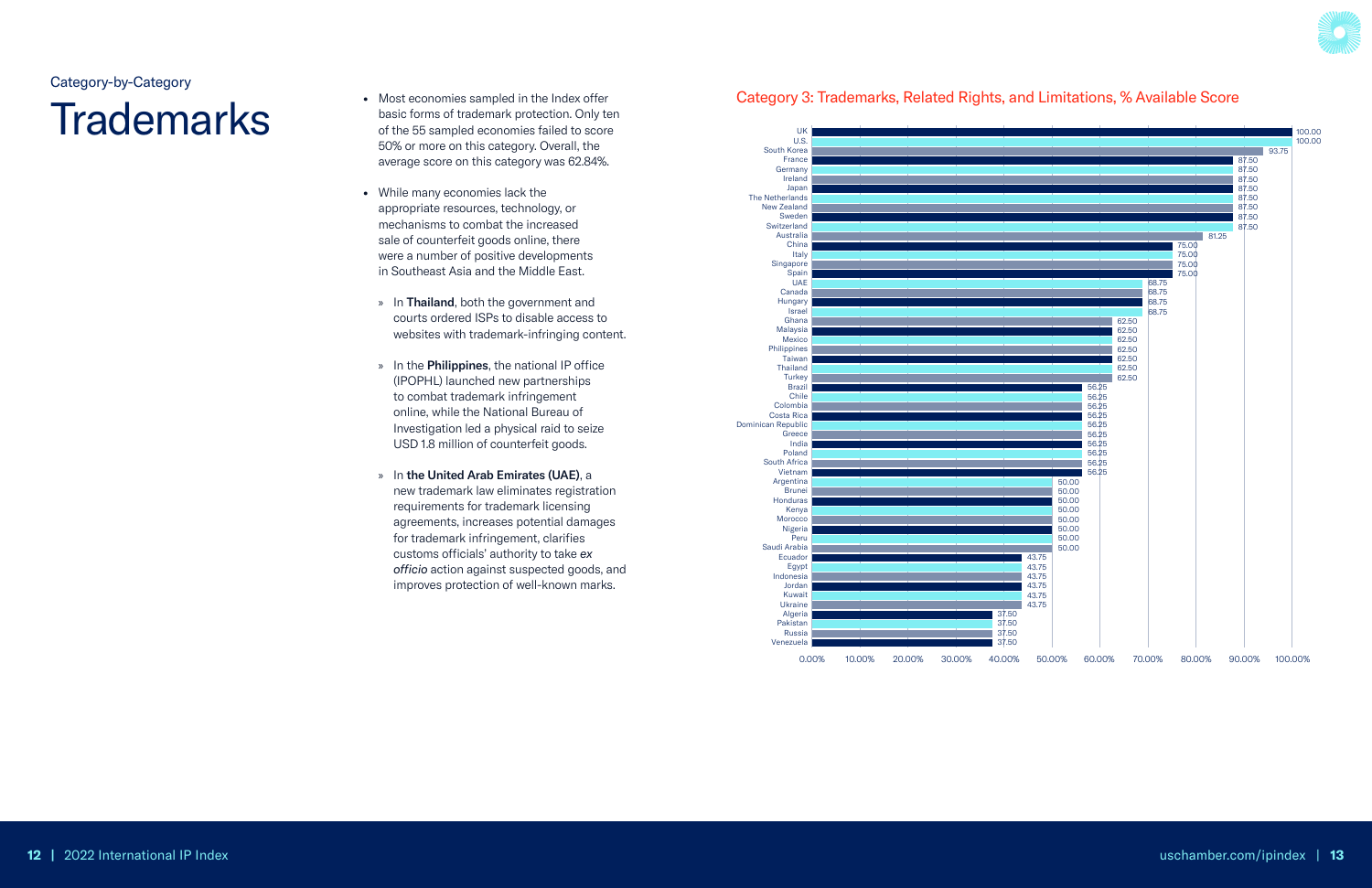### **Design Rights**

- Most economies included in the Index have some form of statutory law defining design rights and a term of protection for registered design rights. The average score on this category was 65.14%.
- Many economies are increasingly recognizing the importance of design rights to their national economy and reforming relevant laws and regulations accordingly.
	- » In Chile, the National Congress extended the term of protection for design rights to 15 years.
	- » In UAE, the new industrial property law extended the term of protection for design rights to 20 years.

#### Category 4: Design Rights, Related Rights, and Limitations, % Available Score



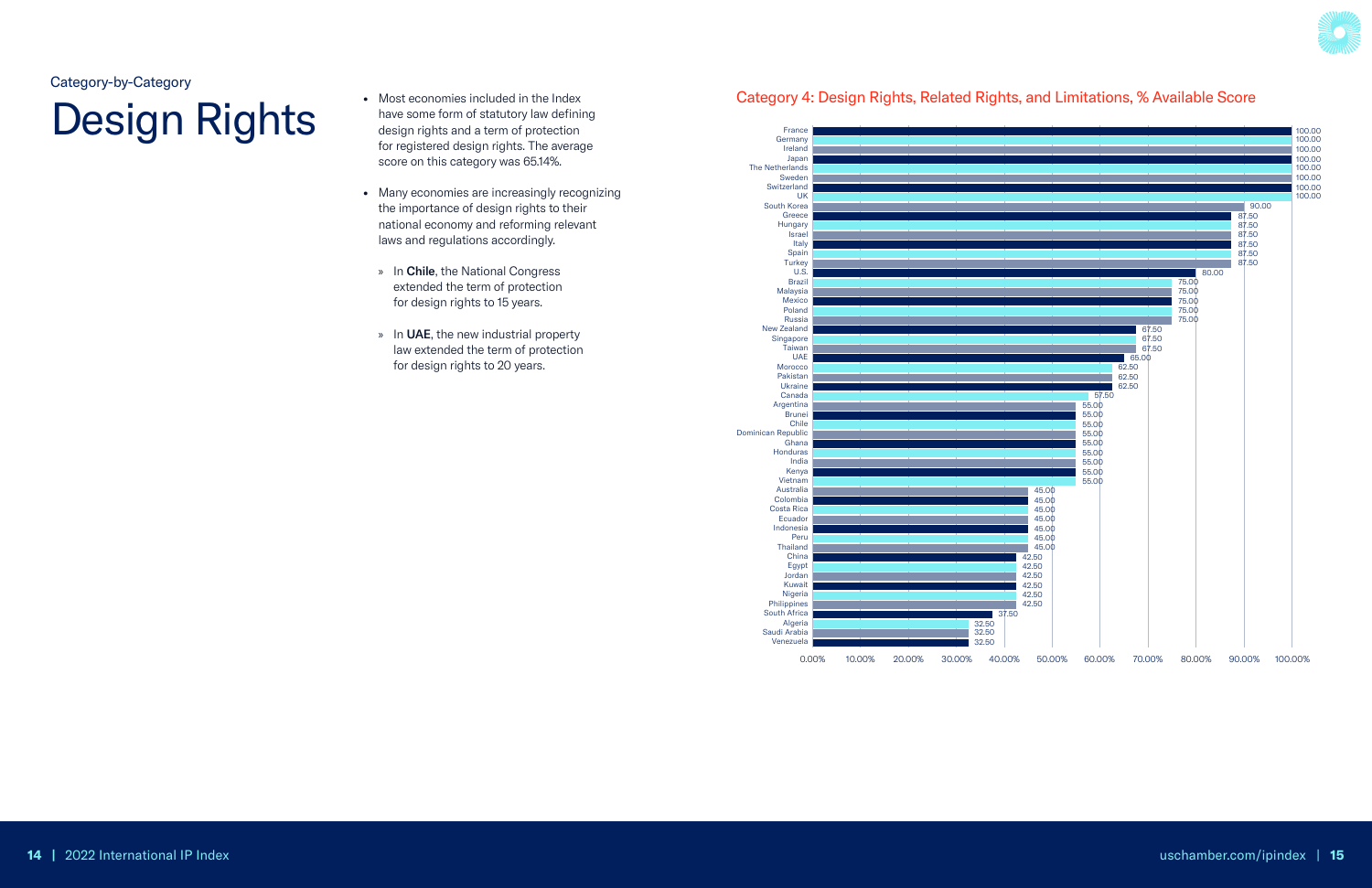### **Trade Secrets**

- Only 23 of the 55 economies included in the Index achieved a score of 50% or more on this category. The average score on this category is the weakest on the Index at 49.12%.
- While some economies in Latin America provide a term of regulatory data protection (RDP), the governments also limit the availability of the protection through conditions or carve-outs.
	- » In Honduras-a new Index economy in 2022-the five-year term of RDP is contingent upon marketing the biopharmaceutical product in Honduras.
	- » Likewise, in Ecuador, implementing regulations to 2016 Código Ingenios legislation include similar carve-outs.
- Despite the absence of trade secrets protection in many economies, some emerging markets, including South Africa, passed legislation to enhance protection. The Cyber Crime Act 2020 provides a clear avenue for the criminal prosecution of misappropriation and illicit accessing of trade secrets and confidential information.

#### Category 5: Trade Secrets and the Protection of Confidential Information, % Available **Score**



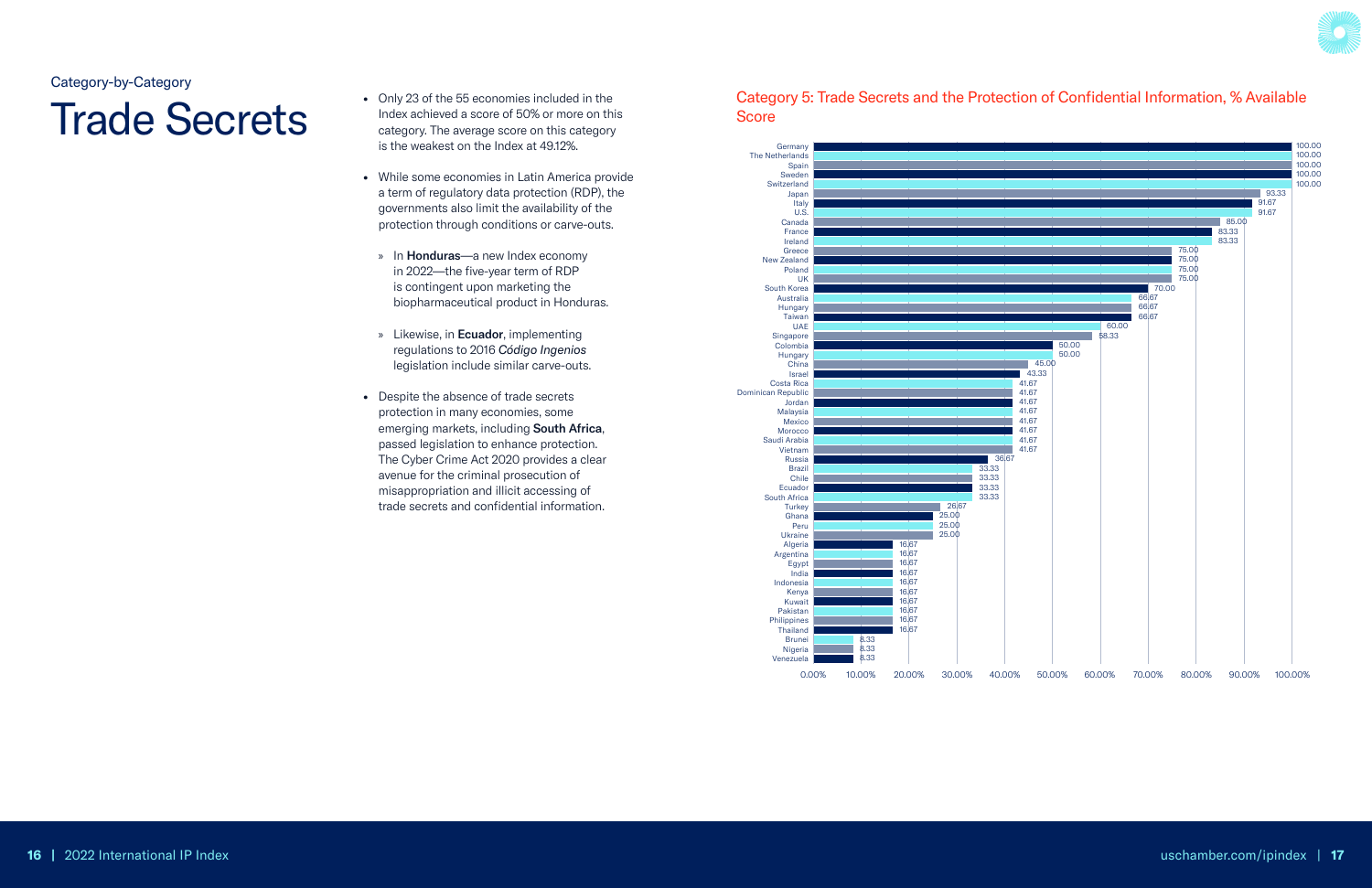

- Many of the economies benchmarked in the Index are introducing policies that make it more difficult to access their respective markets or commercialize IP assets. Of the 55 sampled economies, 20 failed to achieve a score of 50% or more, with a full 13 scoring 33.33% or less on the category. The average score on this category was 58.62%.
- IP rightsholders continue to face a myriad of barriers to market access in economies around the world.
	- » In Kenya, draft regulations outline a range of localization requirements where data processing must be a carrier in Kenya.
	- » Similarly, in Turkey, the Parliament passed amendments requiring social media providers to store data locally in Turkey.
- However, countries of varying levels of development took steps to strengthen the framework for commercialization of IP assets.
	- » In Japan, the government released a new guide to improve the framework for licensing standard essential patents.
	- » In Jordan, the government launched a series of programs to improve the technology transfer and commercialization environment through the creation of technology incubators and partnerships with local non-governmental organizations and the private sector.

### Commercialization of IP Assets



### Category 6: Commercialization of IP Assets, % Available Score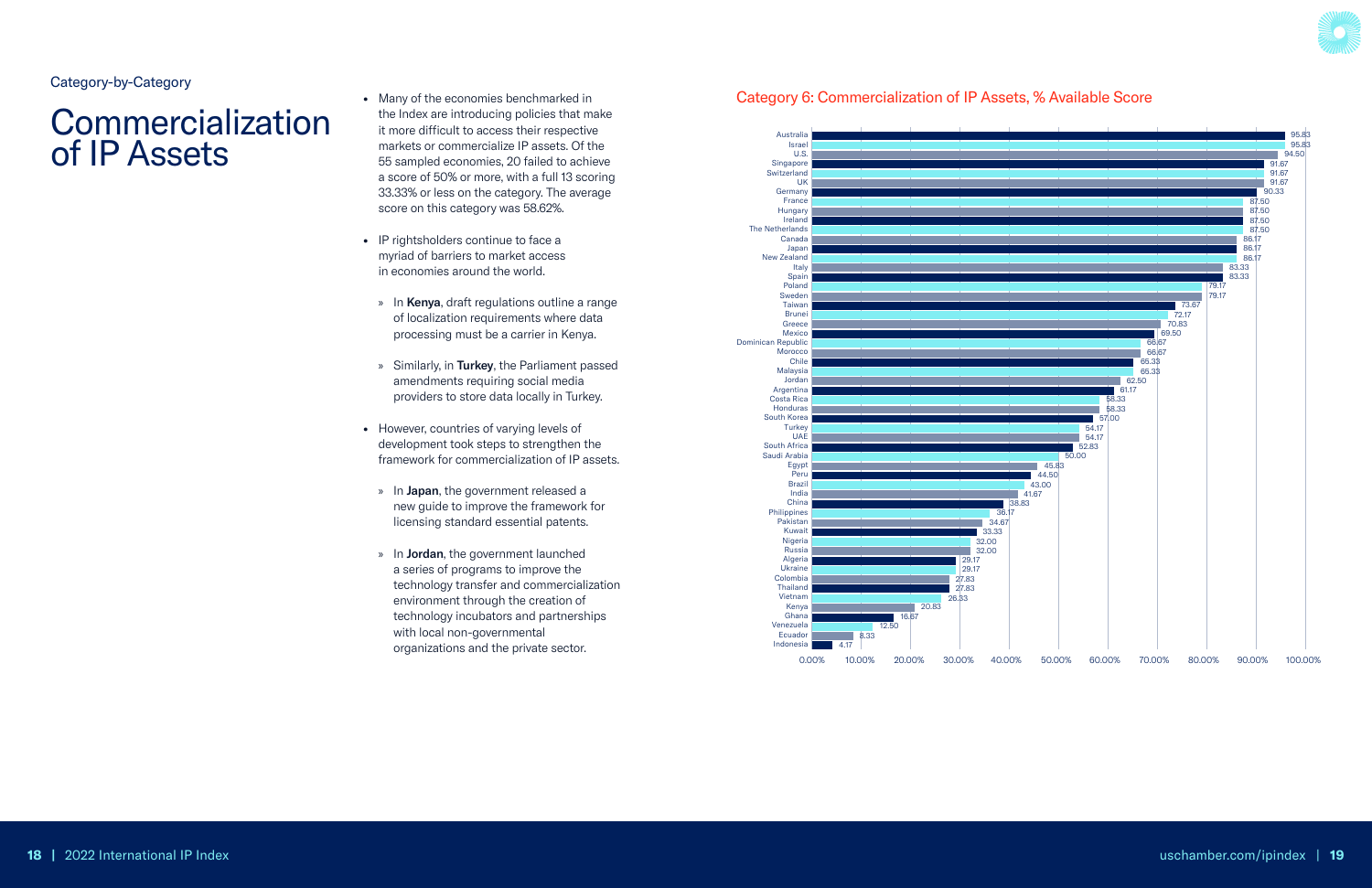- As in years past, a clear majority of the sampled economies in the Index struggled in this category. Only 23 economies (41.89% of the sample) achieved a score of 50% or more on this category, and only 11 economies achieved a score of 75% or more.
- The average score in this category is one of the weakest on the Index, at 50.11%. However, there were some positive development in 2021.
	- » In Chile, the National Congress amended the Industrial Property Law to provide statutory damages and a minimum prison sentence for trademark infringement.
	- » In Indonesia, the Directorate General of Intellectual Property introduced new anticounterfeiting and anti-piracy initiatives and provided greater transparency on cross-agency IP enforcement activity.

## Enforcement





#### Category 7: Enforcement, % Available Score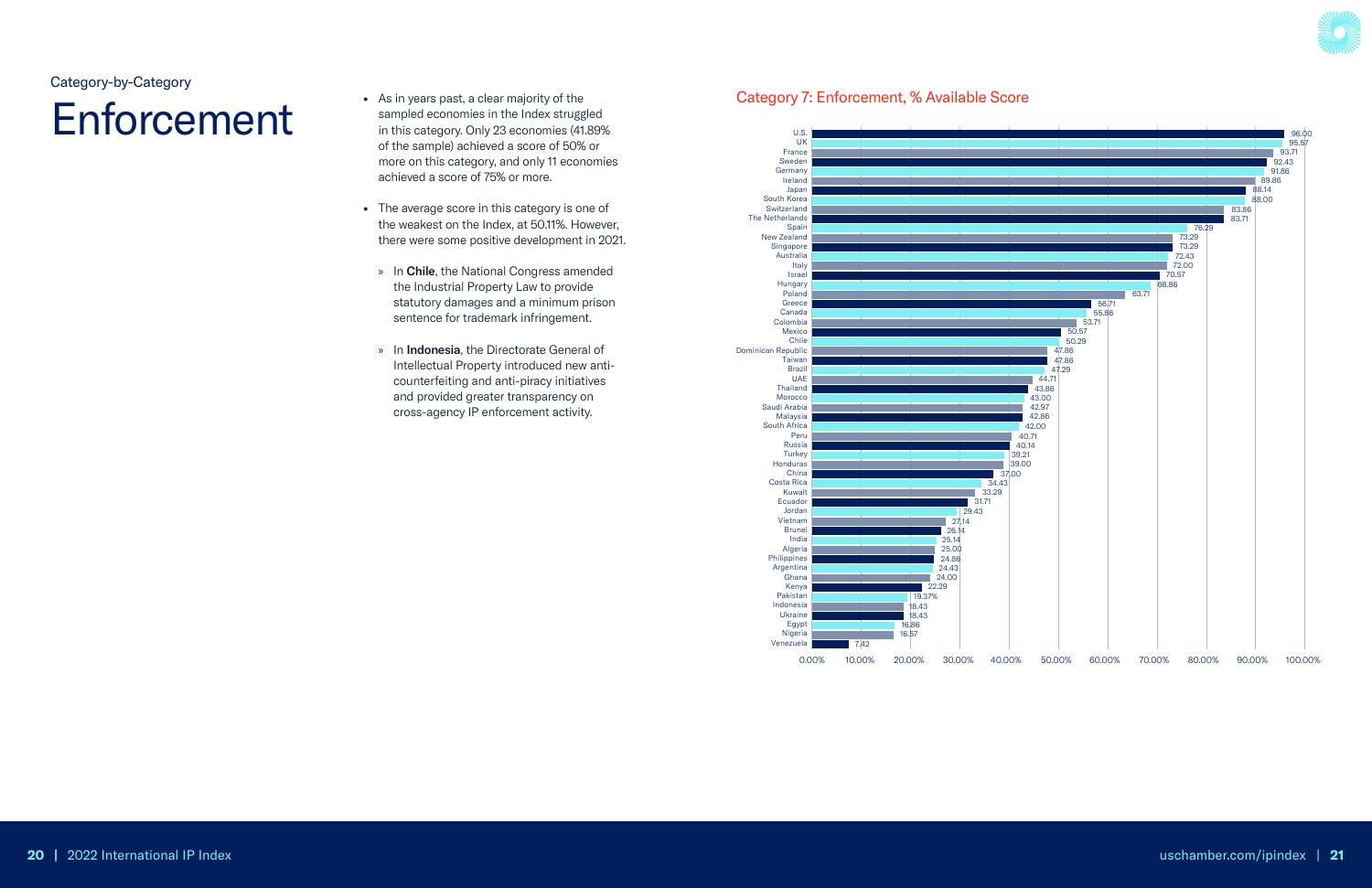

### Systemic **Efficiency**

- The majority of sampled economies in the Index performed well on this category, with only 15 economies failing to achieve a score of 50% or above. Indeed, several economies with otherwise challenging IP frameworks, such as Colombia, India, and the Philippines, outperformed their overall Index scores on this category, achieving a score of over 70%.
- Overall, the average score on this category is one of the strongest on the Index, at 62.55%, with a series of positive developments occurring throughout 2021 in Latin America and the Middle East.
	- » The governments in Brazil and Mexico released studies on the contributions of IP-intensive industries to their national economies. In Peru and Venezuela, the government launched new programs to provide small and medium-sized enterprises (SMEs) with assistance managing IP assets.
	- » In Saudi Arabia, in a very positive move, the Saudi IP Authority took a centralized role in the enforcement of trademark infringement and created a new committee to coordinate the enforcement of IP rights more broadly across government agencies within the Kingdom.

#### Category-by-Category



### Category 8: Systemic Efficiency, % Available Score